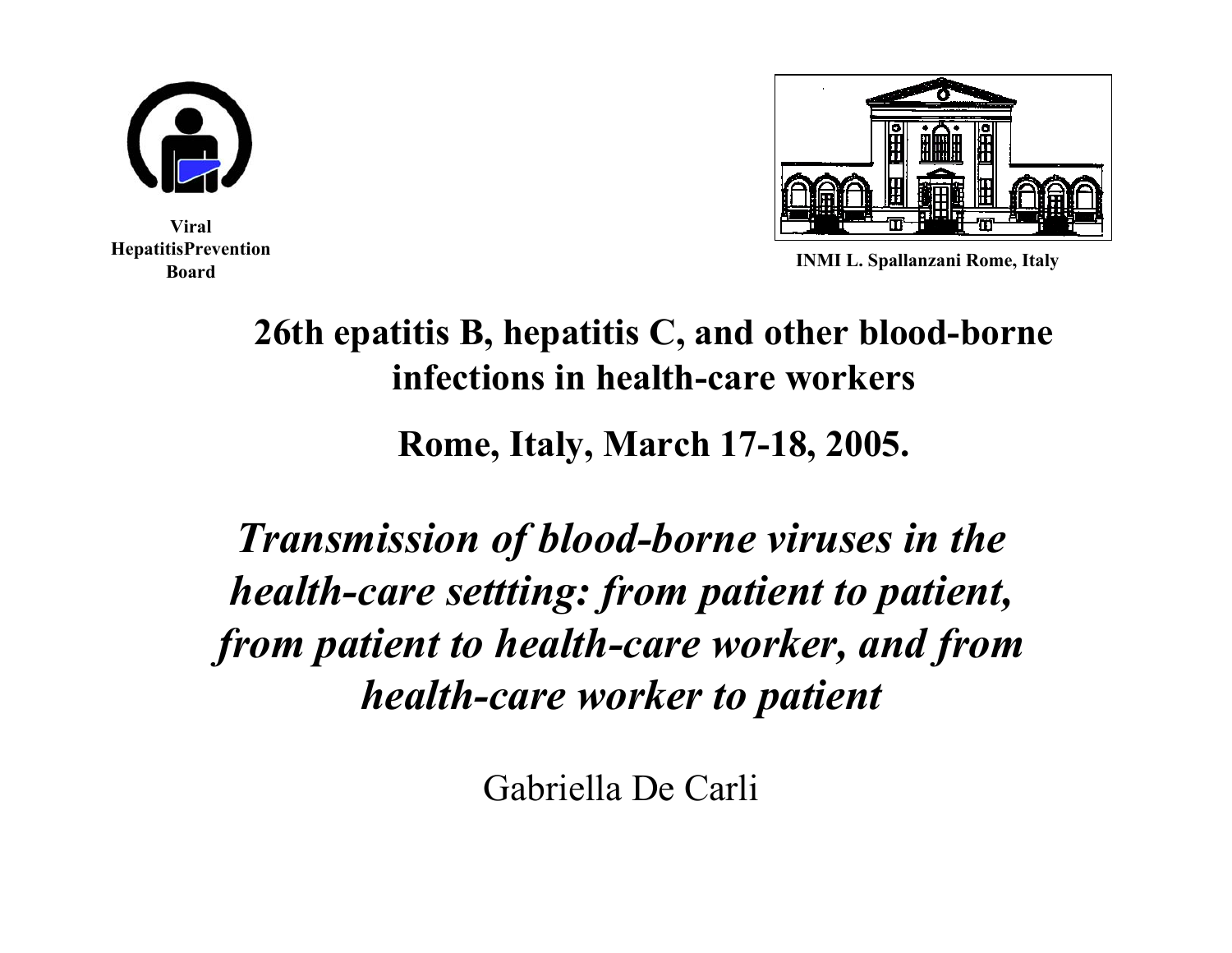# Hepatitis B Virus (HBV)

- Present in blood and body fluids, including saliva
- Concentrations range from a few virions to  $10^9$ virions/mL, higher in HBeAg+ subjects; concentration in body fluids is generally 1,000- 10,000 times lower than in blood
- Only a small inoculum, on the order of  $1/10,000$ ml of infected plasma, is required for transmission
- Resistant to drying, simple detergents and alcohol; it survives at room temperature for  $> 7$  days
- Transmission in health-care settings can occur through inapparent modes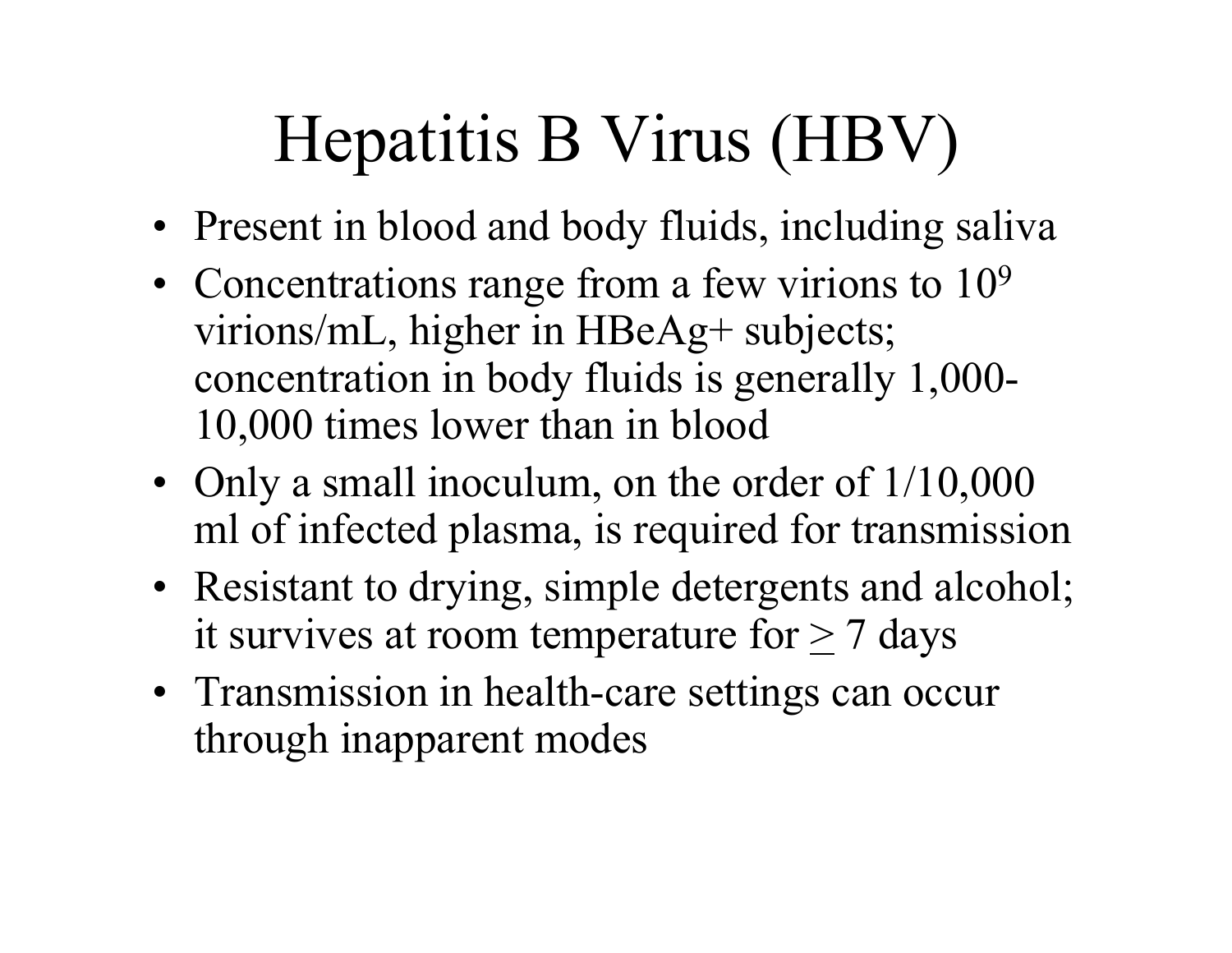# **Transmission of HBV in the health-care setting Patient to patient**

- Transmission in the health care setting occurs through **indirect contact**: cross-contamination of HCW's hands, medications, medical equipment, devices, or environmental surfaces
- The annual incidence in **hemodialysis** settings in the US was 6.2% among patients and 5.2% among staff in 1974, before implementation of infection control procedures, HBV vaccination, segregation of infected patients and dedicated staff, reduced blood transfusions and screening of organs. In lessdeveloped countries the risk is still high
- **Surgery** is still a major risk factor for acute B hepatitis
- **Outbreaks** have been reported in other hospital settings, due to **contaminated instrumentsor multidose vials**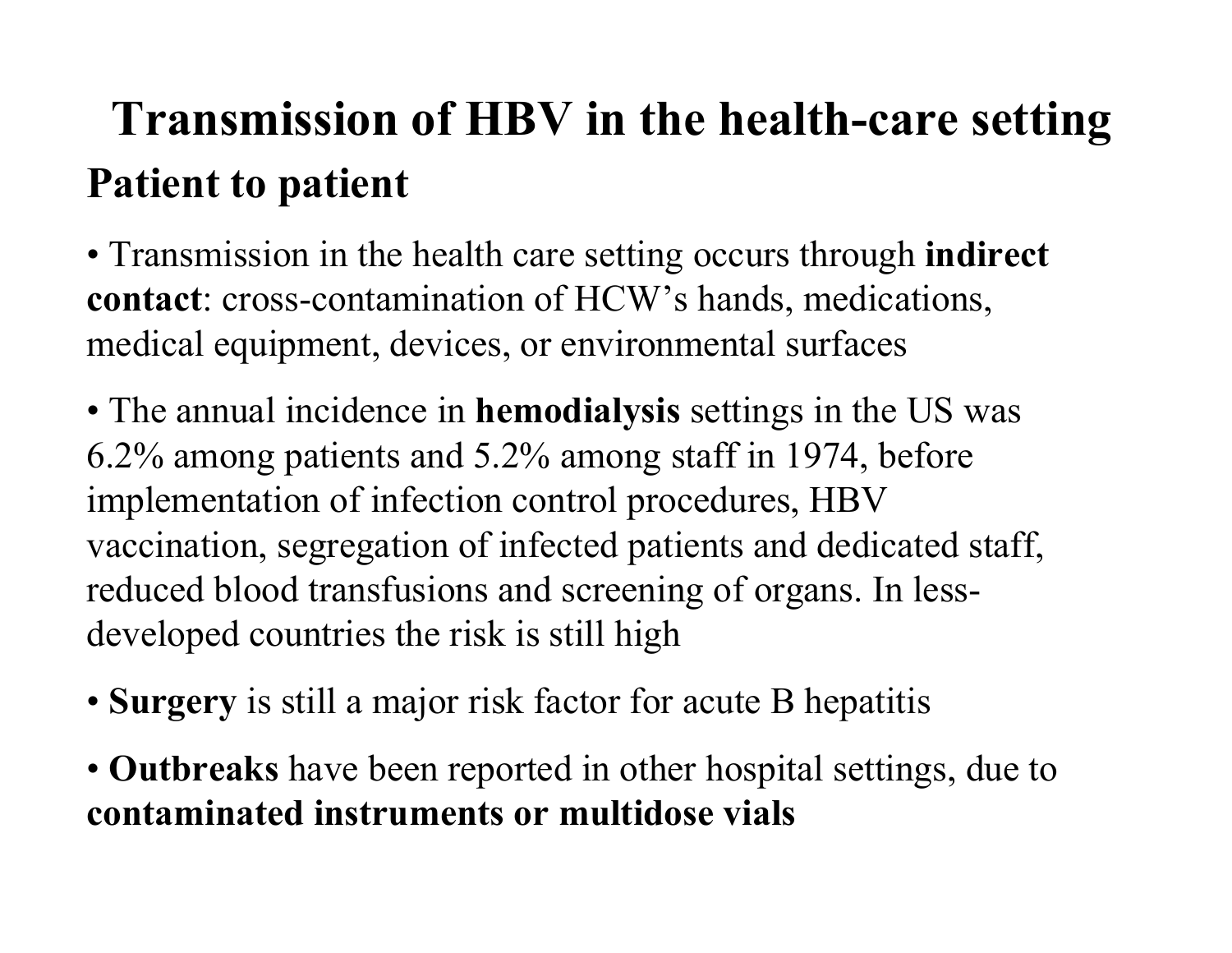# **Transmission of HBV in the health-care setting**

### **HCW to Patient**

• **Attack rate** in 50 epidemic episodes involving 39 surgeons and 10 nonsurgical HCWs: 0.6-20%

• R**isk of transmission to 1 patient during a single procedure**: 0.024- 0.24% (from 240 to 2400 per million interventions; ~1 : 4200 - 1 : 420)

#### • R**isk of transmission to at least 1 patient during**  *n* **procedures**:

- x 500 interventions: 11-70%
- x 3500 interventions: 57-100%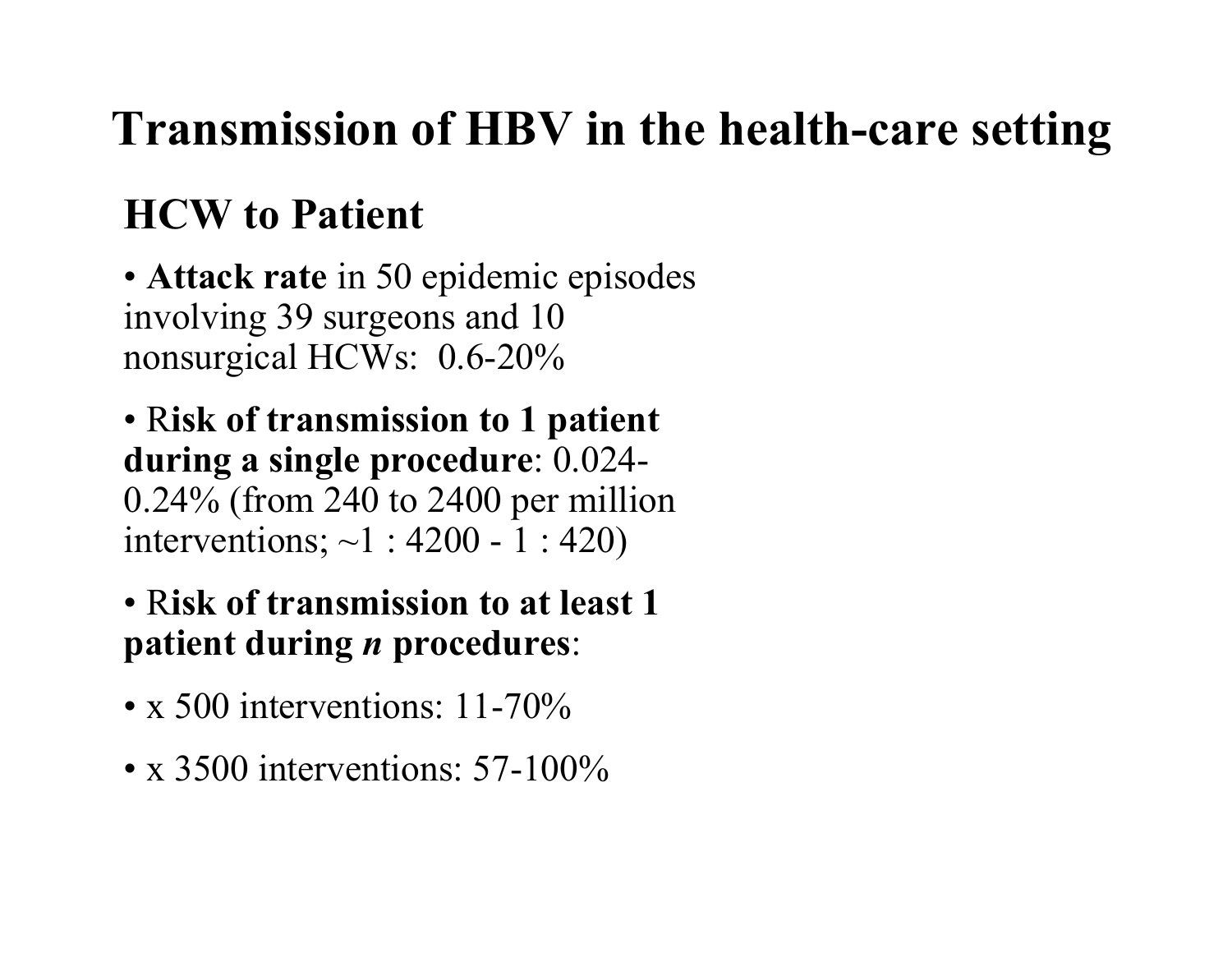## **Transmission of HBV in the health-care setting Patient to HCW**

#### **Prevalence in HCW**

- • $HBsAg+1-4\%, 5-10-fold>nonHCW$
- •HBsAb+ 15-40% 2-4-fold >non HCW

#### **Incidence in HCW**

- •5% risk of acute hepatitis
- •30% risk of HBV infection
- $\bullet$ 30% risk of acute hepatitis
- •60% risk of HBV infection
- •0.55% (1/183; 0.02-3.01%) in SIROH

#### **Introduction of vaccination**

•Acute B hepatitis in HCW (US) 386 per 100,000 HCW in 1983 (>3) 9.1 per 100,000 HCW in 1995 (<5)

$$
\fbox{HBsAg+}
$$

$$
\fbox{HBeAg+}
$$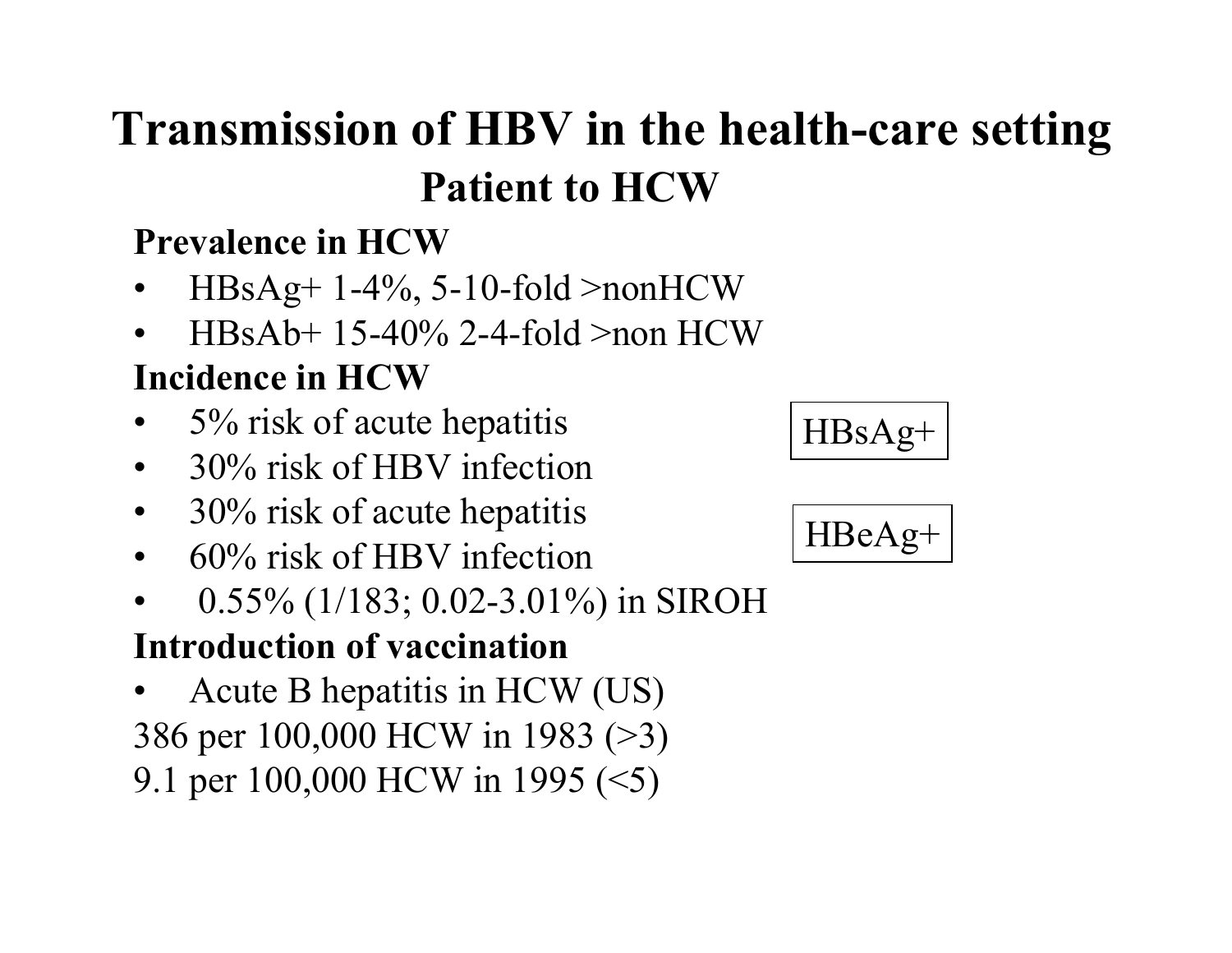## Occupational hepatitis B

- ER nurse: needlestick with an IV catheter stylet used for an HBsAg+, anti-HBc+, anti-Hbe+, HCV-Ab+ IVDU. The HCW was not vaccinated, and at baseline resulted negative for HBV markers
- HBIG (800 UI), and the 1st dose of HBV vaccine were administered within 24 h
- On day 30 anti-Hbs was 23 mUI/ml, and the 2nd dose of vaccine and HBIG were administered. On day 120, anti-Hbs was negative.
- On day 136, the HCW had an acute B hepatitis: 8 days after the onset, HBsAg, anti-Hbc-IgM and anti-Hbe were positive, HBeAg, anti-Delta and Delta-Ag were negative. 20 days after onset, HBV-DNA was negative.
- The HCW showed a complete recovery with ALT normalization, HBsAg, anti-HBc and anti-HBs were repeatedly negative thereafter. Anti-HCV and anti-HIV were negative after 12 months.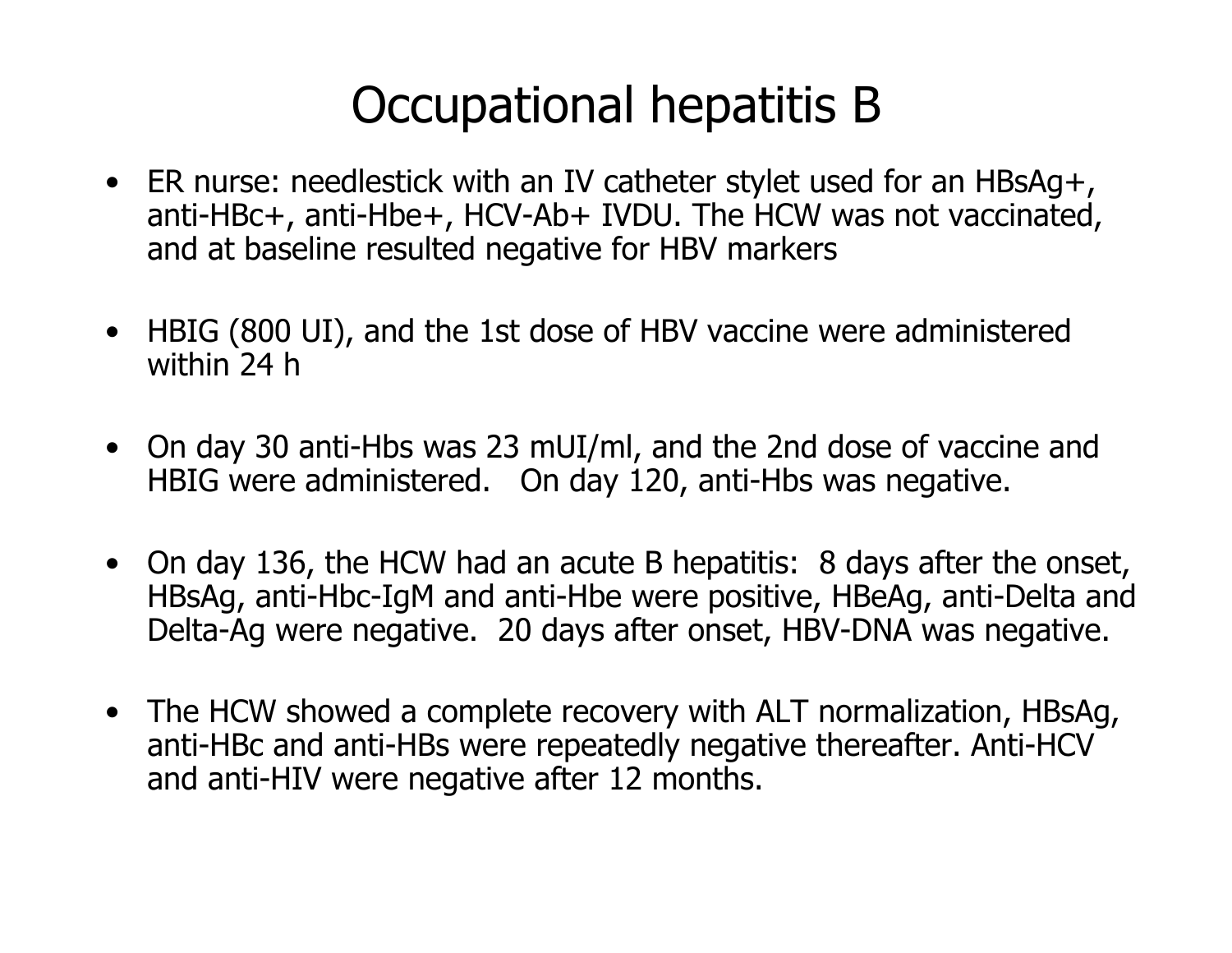# Hepatitis C Virus (HCV)

- HCV is efficiently transmitted through large quantities of blood, or through repeated IV exposure to blood (prevalence ranging from 70 to 90% in recipients of blood or blood products treated before 1987 and in IVDU).
- Serum concentrations of HCV generally range from  $10<sup>5</sup>$  to  $10<sup>8</sup>$  genome equivalents per mL. HCV RNA concentrations are relatively stable in individual patients with chronic infection.
- HCV is also present in saliva (2 possible cases of transmission through bites). Although HCV may be detected in semen, vaginal secretions and other body fluids, these are not believed to be efficient vehicles of transmission.
- Data on survival, disinfection, sterilization and decontamination procedures are lacking because a cell culture system to assess viability has not been developed. HCV in dried plasma can cause infection in experimental animals at room temperature for  $\geq 16$  h, but not longer than 4 days. However, epidemiologi c data indicate that environmental contamination is not a common route of transmission.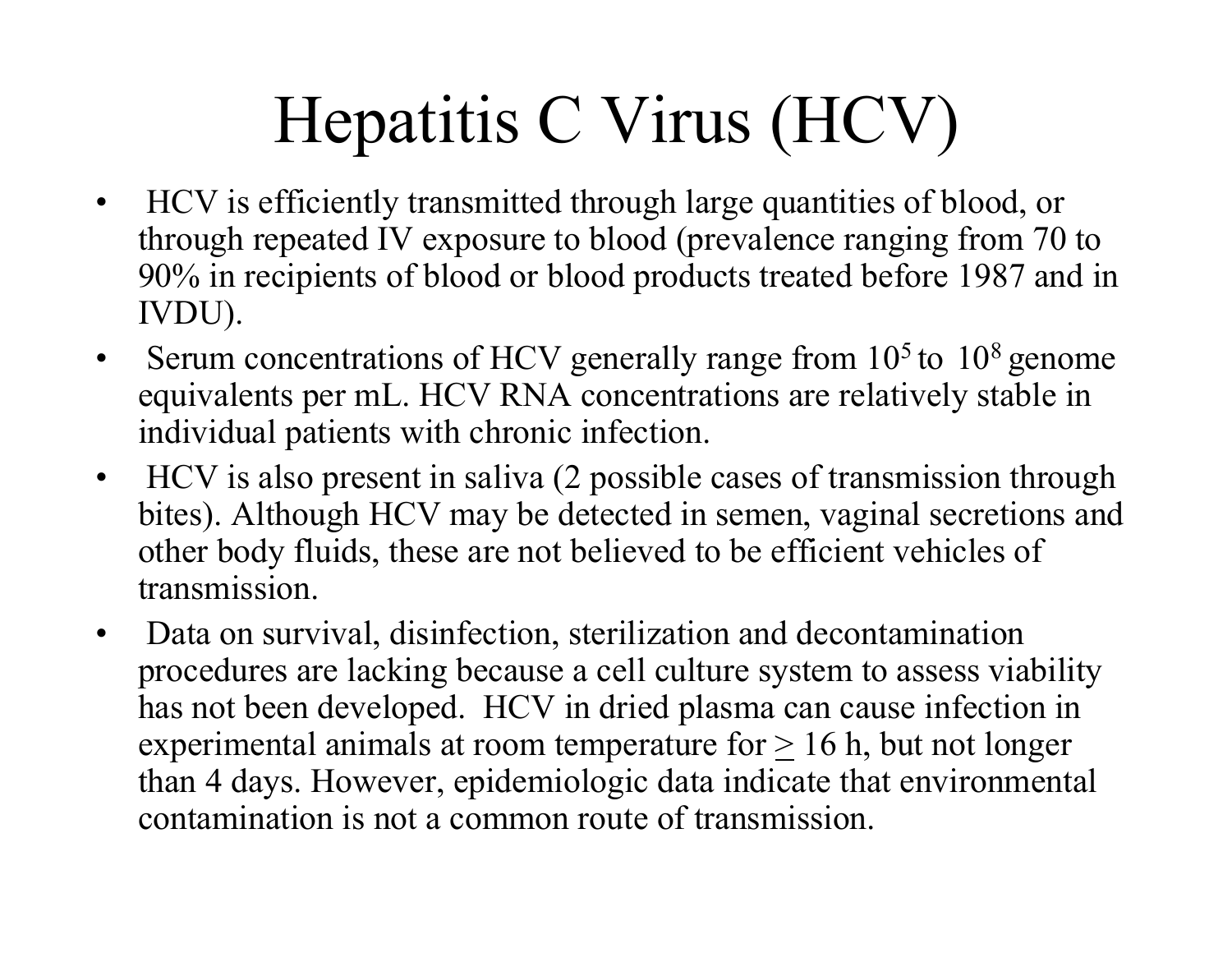#### **Transmission of HCV in the health-care setting Patient to patient**

• **Prevalence** in **hemodialysis** pts ranges from **1 to 54%** in Europe, increasing with the duration on HD. Contamination of equipment is an important determinant but also contamination of environmental surfaces and gloves have been possibly involved in transmission. Pts dialysed on the same machine as HCV+ or located next to them during dialysis are likely to be at higher risk of infection.

• A recent study in 58 Italian HD units found a **cumulative incidence** of **9.5 new cases /1000 pt-yr**. Nested CCS: Risk factors were high prevalence among pts (OR 4.6), low personnel-pts ratio (OR 5.4), and surgery in the previous 6 months (OR 16.7).

- **Surgery** is still a major risk factor for acute C hepatitis: data from SEIEVA show that the OR ranges from 2.1 for biopsy/endoscopy to 12.1 for gynecologic surgery
- **Outbreaks** or single cases in other hospital settings were linked to **contaminated instruments, multidose vials, anaesthetic circuitry**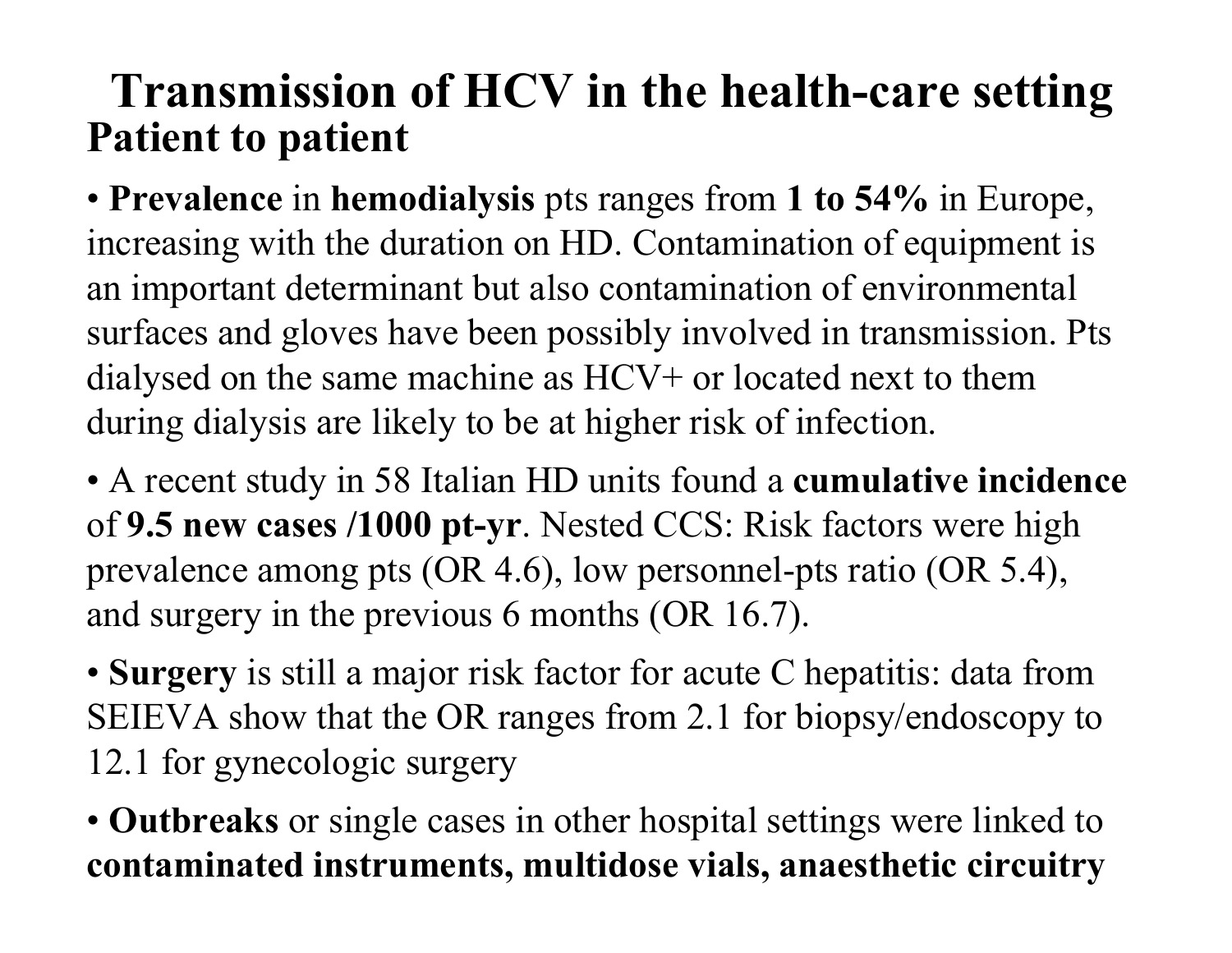### **Transmission of HCV in the health-care setting**

### **HCW to Patient**

- **Attack rate** in 14 epidemic episodes involving 7 surgeons, 5 anesthesiolgists and 2 non specified HCWs: 0.04-10.5% (33 definite cases  $+$  4 probable)
- R**isk of transmission to 1 patient during a single procedure**: 0,00036-0,0036 (from 3.6 to 36 per million interventions; ~1 : 280,000 - 1 : 28,000)
- R**isk of transmission to at least 1 patient during**  *n* **procedures**:
- x 500 interventions:  $0.17$ -1.7%
- **<sup>x</sup>**3500 interventions: 1-12%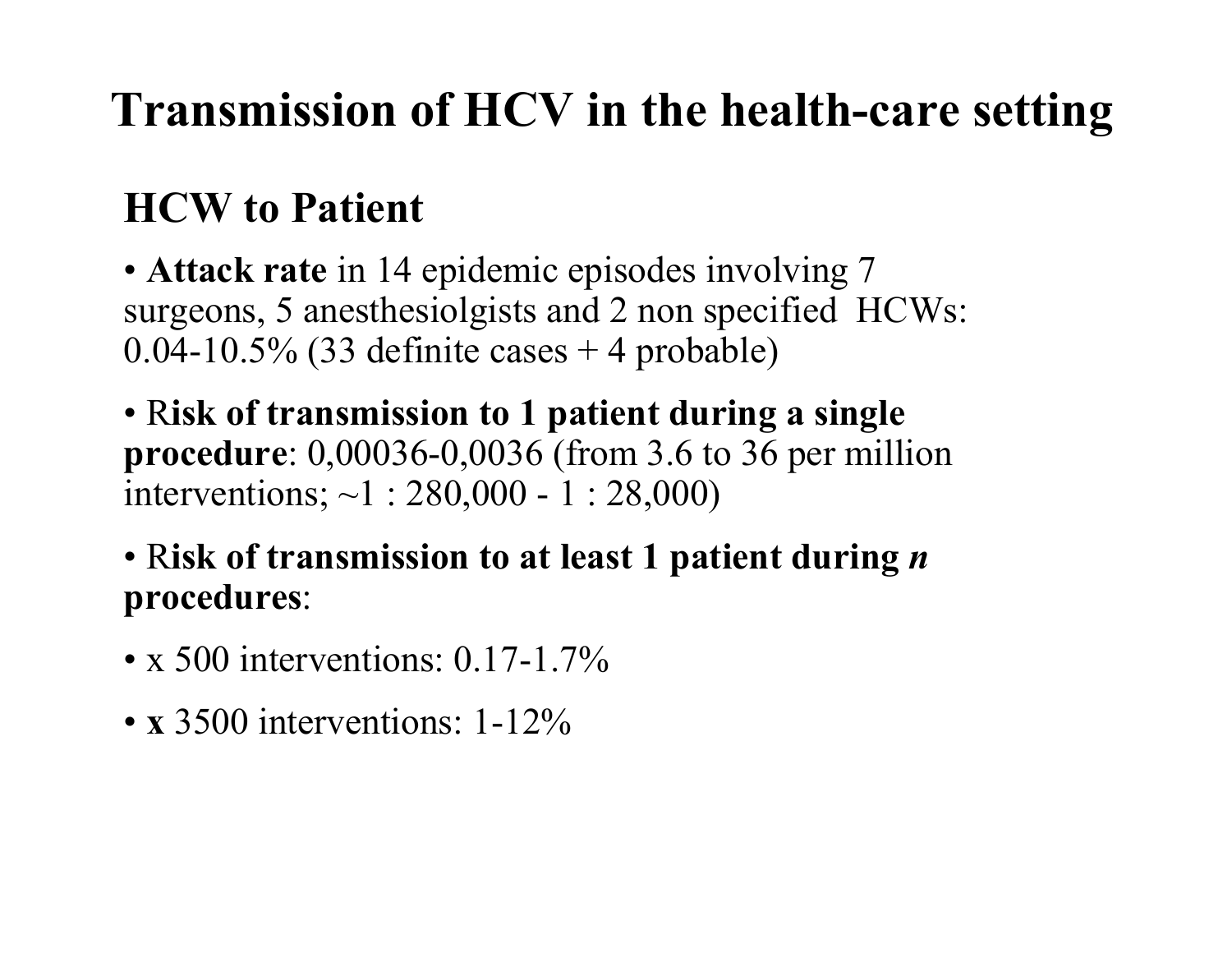# **Transmission of HCV in the health-care setting Patient to HCW**

#### **Prevalence in HCW**

•the prevalence among HCWs in a given geographic area similar to or lower than HCV prevalence rates for the general population in the same area and not related to occupational exposure risk

#### **Incidence in HCW**

- • 0.5% (59/11,324) pooling 14 studies (95% CI 0.4-0.7%; range  $0-10.3\%$
- •0.31% (14/4,403; 0.15-0.48%) in SIROH

#### **Exceptions: Exposure to HIV-coinfected patients**

- •Simultaneous transmission of both viruses (10 cases in the literature)
- •Delayed seroconversion/acute infection for HCV or HIV/HCV
- $\bullet$ Transmission from severely immunodepressed patients anti-HCV negative at the time of exposure (2 cases observed within the SIROH, 1 in US)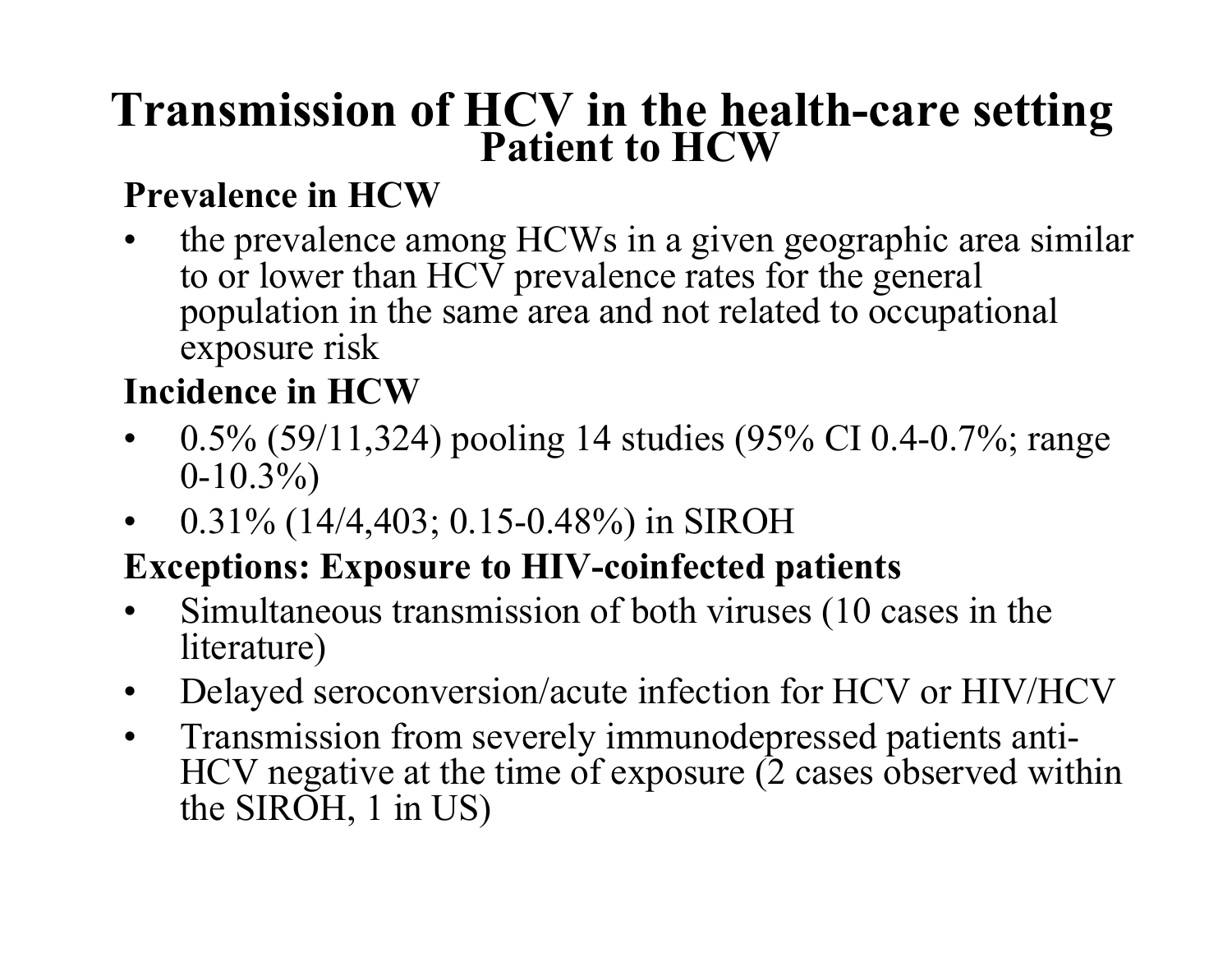Multivariate conditional logistic regression analysis of risk factors for HCV transmission to health care workers after percutaneous exposure to HCV-infected body fluids

| Variables                             | adjusted matched OR (95% CI) | P-value |
|---------------------------------------|------------------------------|---------|
| <b>Device</b>                         |                              |         |
| Suture needle and other sharp objects | 1.0                          |         |
| Hollow-bore needle                    | $10.6(0.9 - 128.4)$          | 0.063   |
| Hollow-bore needle in vein / artery   | 100.1 $(7.3-1365.7)$         | 0.0005  |
| <b>Severity</b>                       |                              |         |
| Superficial                           | 1.0                          |         |
| <b>Moderate</b>                       | 47.7 $(2.3 - 974.1)$         | 0.01    |
| Deep                                  | 155.2 $(7.1 - 3417.2)$       | 0.001   |
| Health care worker <b>gender</b>      |                              |         |
| Female                                | 1.0                          |         |
| <b>Male</b>                           | 3.1 $(1.0-10.0)$             | 0.056   |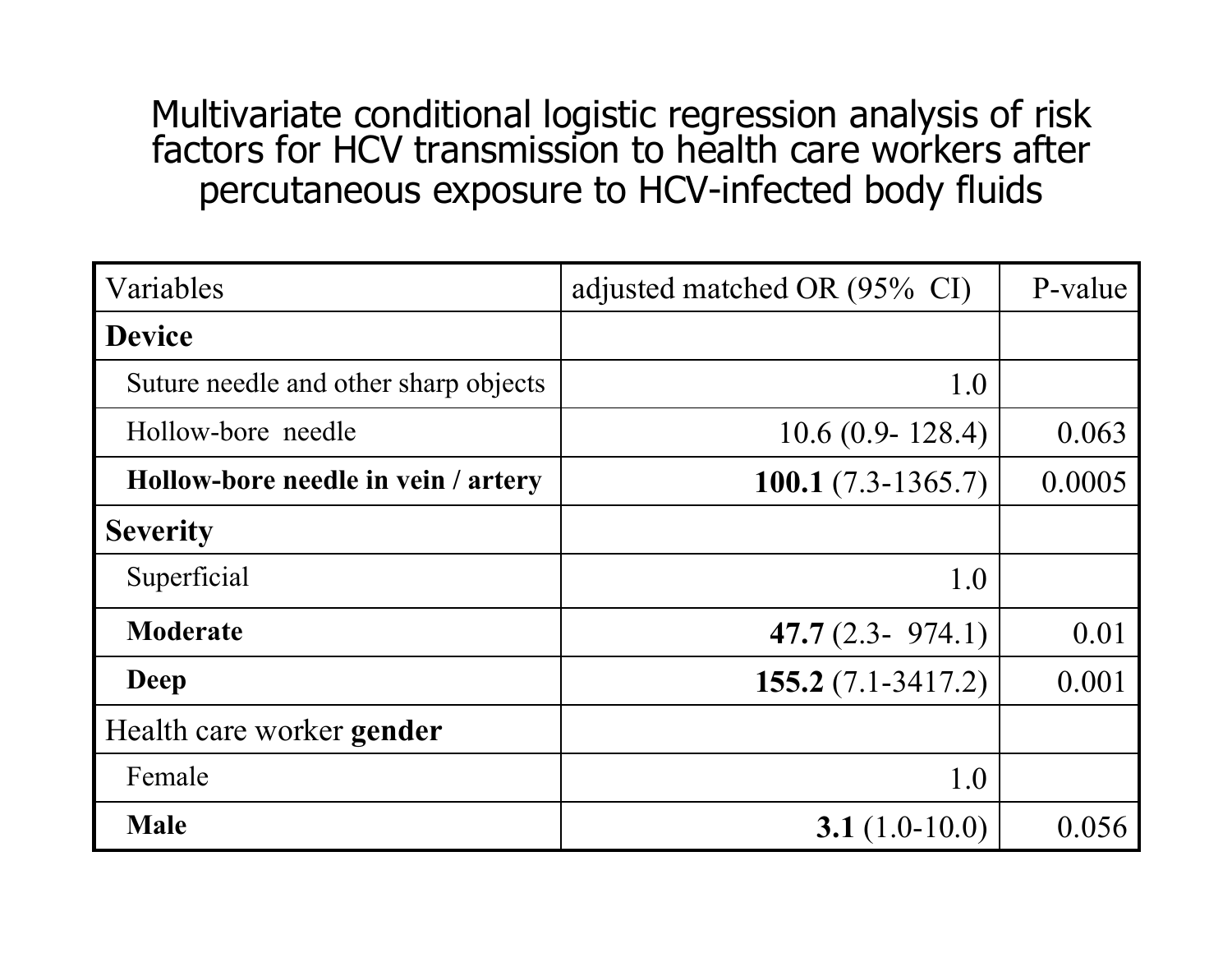#### Characteristics of source patients, for cases and matched controls

| Variables                  | Cases $n=60$                  | Controls                      | Unadjusted        | P value |
|----------------------------|-------------------------------|-------------------------------|-------------------|---------|
|                            | No $\left(\frac{0}{0}\right)$ | $n=204$                       | matched OR (95%   |         |
|                            |                               | No $\left(\frac{0}{0}\right)$ | CI                |         |
| <b>HIV</b> status          |                               |                               |                   |         |
| Negative                   | 42(70.0)                      | 122(59.8)                     | 1.0               |         |
| Positive                   | 12(20.0)                      | 41 $(20.0)$                   | $0.9(0.4-2.1)$    | 0.80    |
| <b>HBV</b> status          |                               |                               |                   |         |
| Negative                   | 43 (71.6)                     | 133 (65.2)                    | 1.0               |         |
| Positive                   | 6(10.0)                       | 14(6.9)                       | $2.1(0.6-7.0)$    | 0.24    |
| <b>HCV</b> viral load      |                               |                               |                   |         |
| $\leq$ 4 $\log_{10}$ cp/mL | 1(1.7)                        | 11 $(5.4)$                    | 1.0               |         |
| > 4 < 6                    | 5(8.3)                        | 10(4.9)                       | $5.5(0.6 - 55.5)$ | 0.15    |
| > 6                        | 6(10.0)                       | 6(2.9)                        | $11.0(1.1-114.1)$ | 0.04    |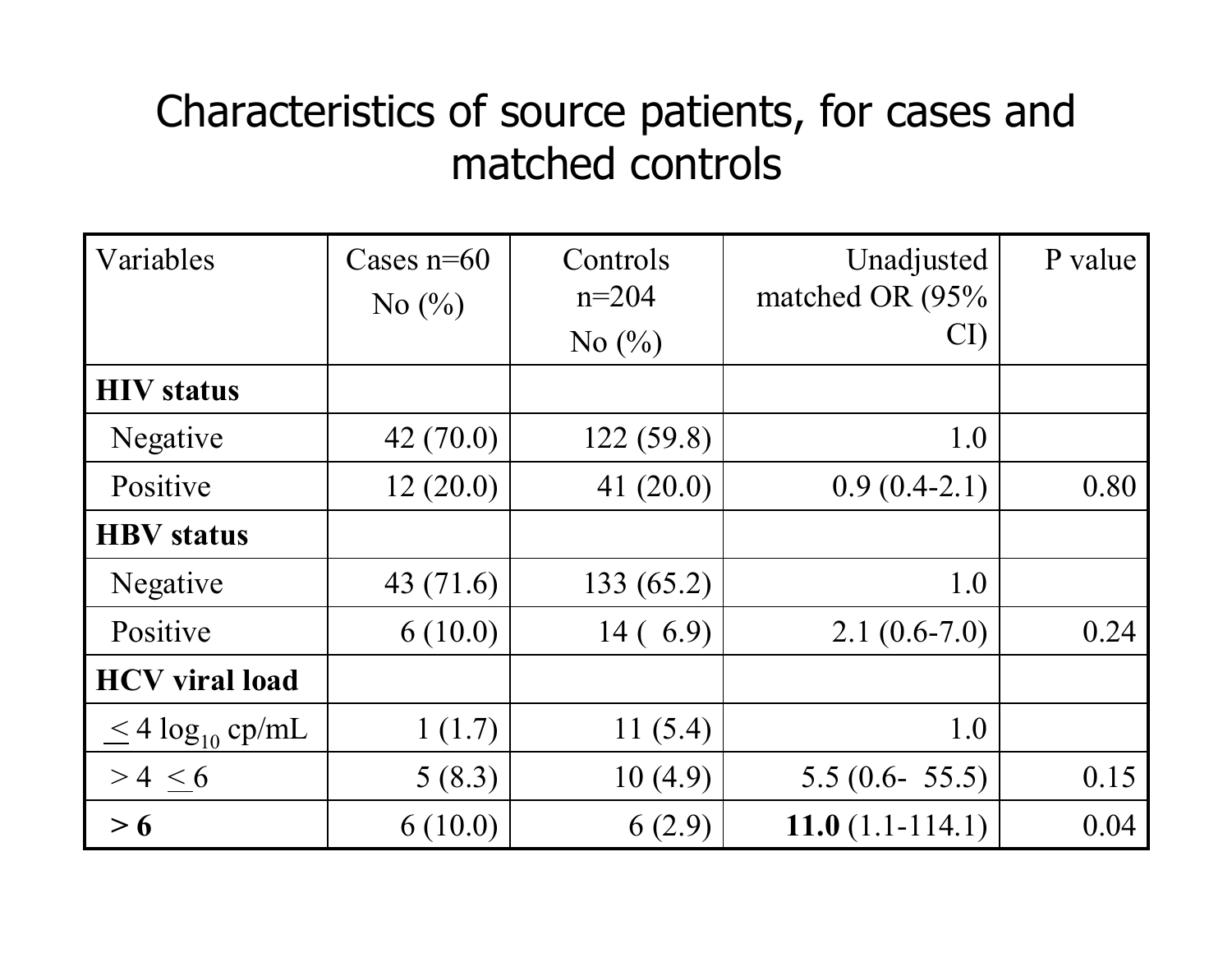# Human Immunodeficiency Virus (HIV)

- HIV has been detected in virtually all body substances, including fluid from blisters.
- Transmission in the health care setting is primarily linked to blood. Among occupational infections, apart from three cases of research laboratory workers who handled concentrated HIV and were infected, all cases followed exposure to blood, bloody fluids (one case involved bloody pleural fluid) or blood components (a lab technician acquired infection through a conjunctival contamination with serum droplets).
- HIV was found to be stable at room temperature in blood-filled syringes up to 42 days. Duration of viability decreases with storage temperature, being <1 day at 37°C. No cases were identified following exposure to syringes or needles abandoned in the environment.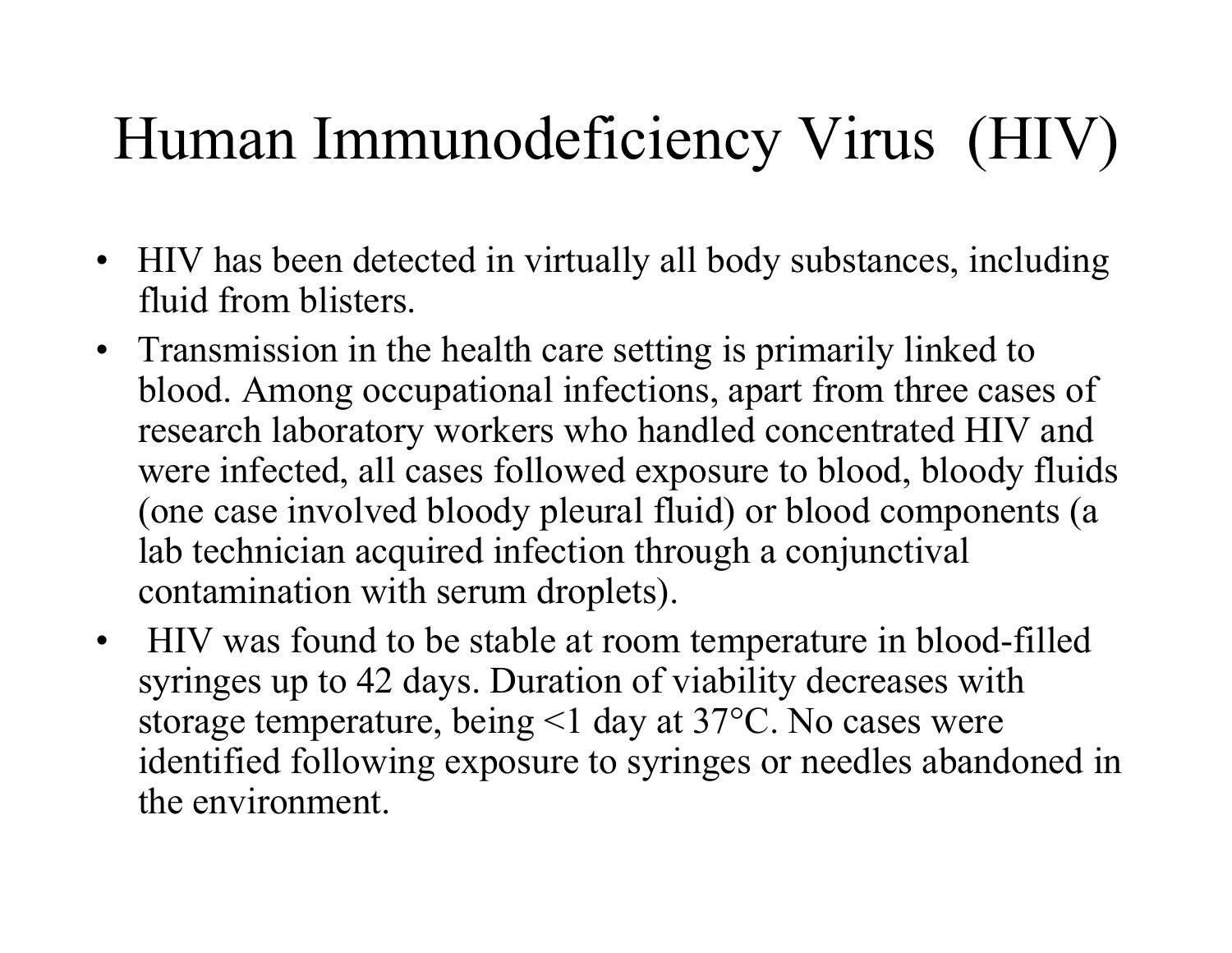# **Transmission of HIV in the health-care setting**

#### **Patient to patient**

- **19 instances of iatrogenic transmission** reported between 1986 and 1999
- **8** involving transmission **from one subject to another** mainly through **inadvertent reuse of syringes or needles** (4 children)
- **3** involving **423 children and 23 women**, mainly through reuse of syringes or other equipment **due to lack of disposable needles/sharps**
- **3** involving **>135 hemodialysis pts**.(reused filters, improperly reprocessed dialysis tubing, access needles and blood lines)
- **4** in commercial blood banks involving **301 plasma donors** (IV tubing used to collect plasma from multiple donors?)
- **1** involving **4 pts** undergoing **minor surgery** (outpatient clinic)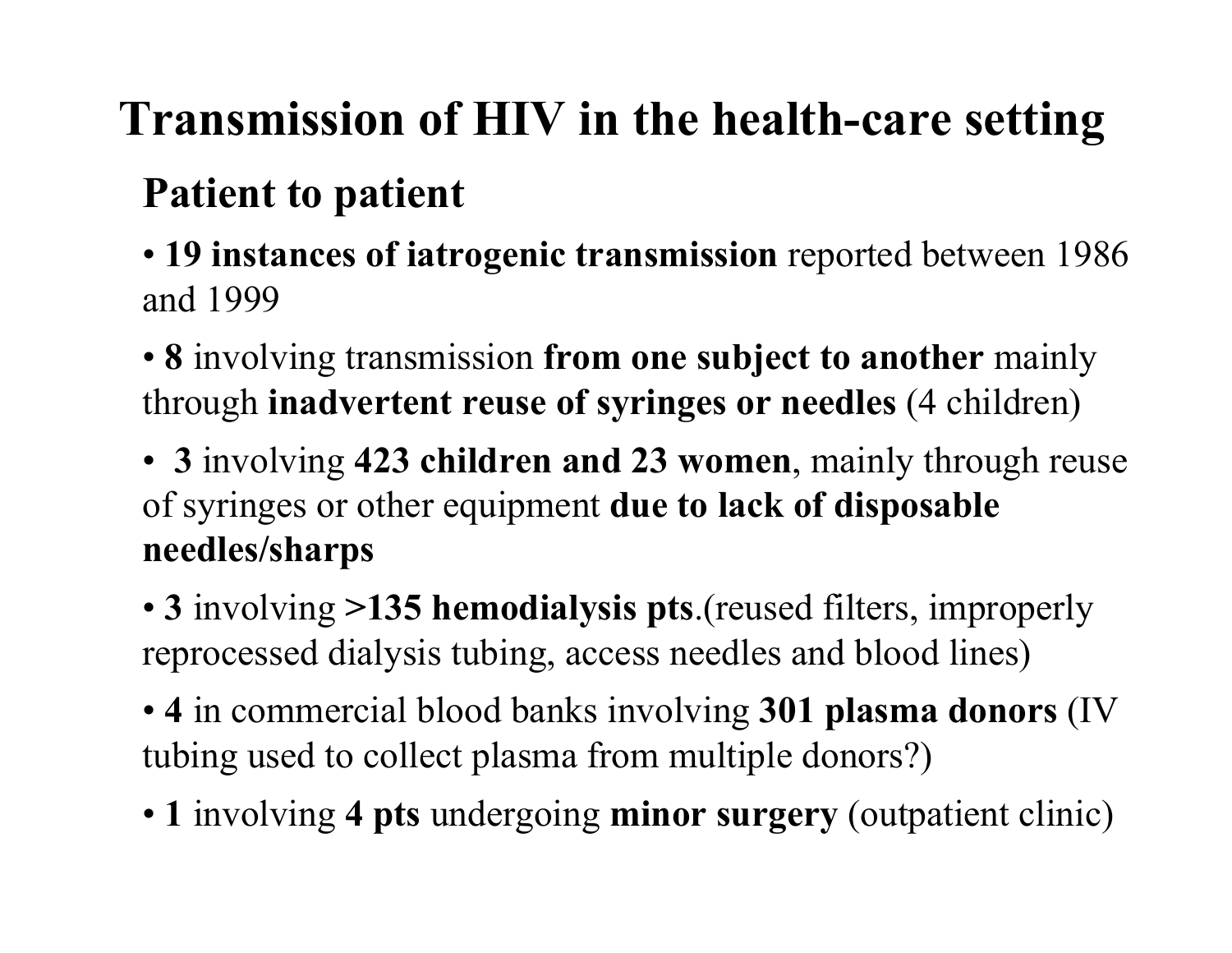# **Transmission of HIV in the health-care setting**

### **HCW to Patient**

• **4 episodes** involving 2 surgeons, 1 dentist and 1 nurse (9 definite cases)

• R**isk of transmission to 1 patient during a single procedure**: 0,00024-0,0024 (from 2.4 to 24 per million interventions; ~1 : 420,000 - 1 : 42,000)

• R**isk of transmission to at least 1 patient during**  *n* **procedures**:

- x 500 interventions: : 0.12-1.2%
- x 3500 interventions: 0.8-8.1%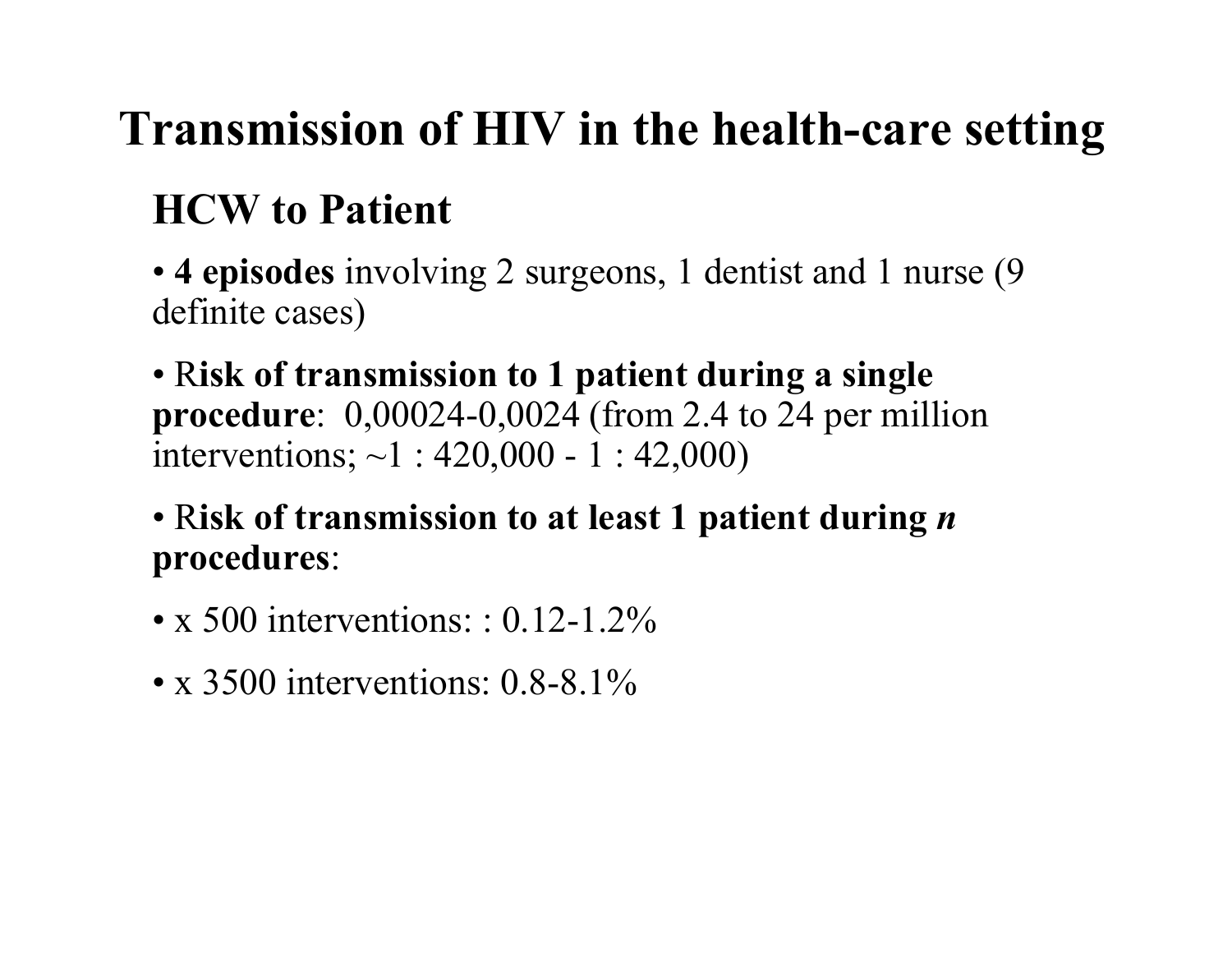# **Transmission of HIV in the health-care setting Patient to HCW**

#### **Case reports**

• **106** documented and **238** probable cases up to Dec 2002, **only 6 after 1997** when 3-drug PEP became widely available (4 with HIV drug-resistant strains, 2 inadverted exposures); overall **24 despite PEP**

#### **Prevalence in HCW**

- •Prevalence among HCWs is lower/equal that of the general population, and several large studies failed to identify cases among highly exposed professionals with no behavioural risks. **Incidence in HCW**
- $\bullet$  **0.31%** (22/6,955) (95% CI 0.18-0.45%) for **percutaneous** exposures pooling 25 studies and **0.03%** (1/2,910) (95% CI 0.006-0.19%) for **mucocutaneous** exposures pooling 21 studies
- • **0.12%** (3/2,539; 0.02-0.35%) and **0.28%** (2/740; 0.03-1.02) in SIROH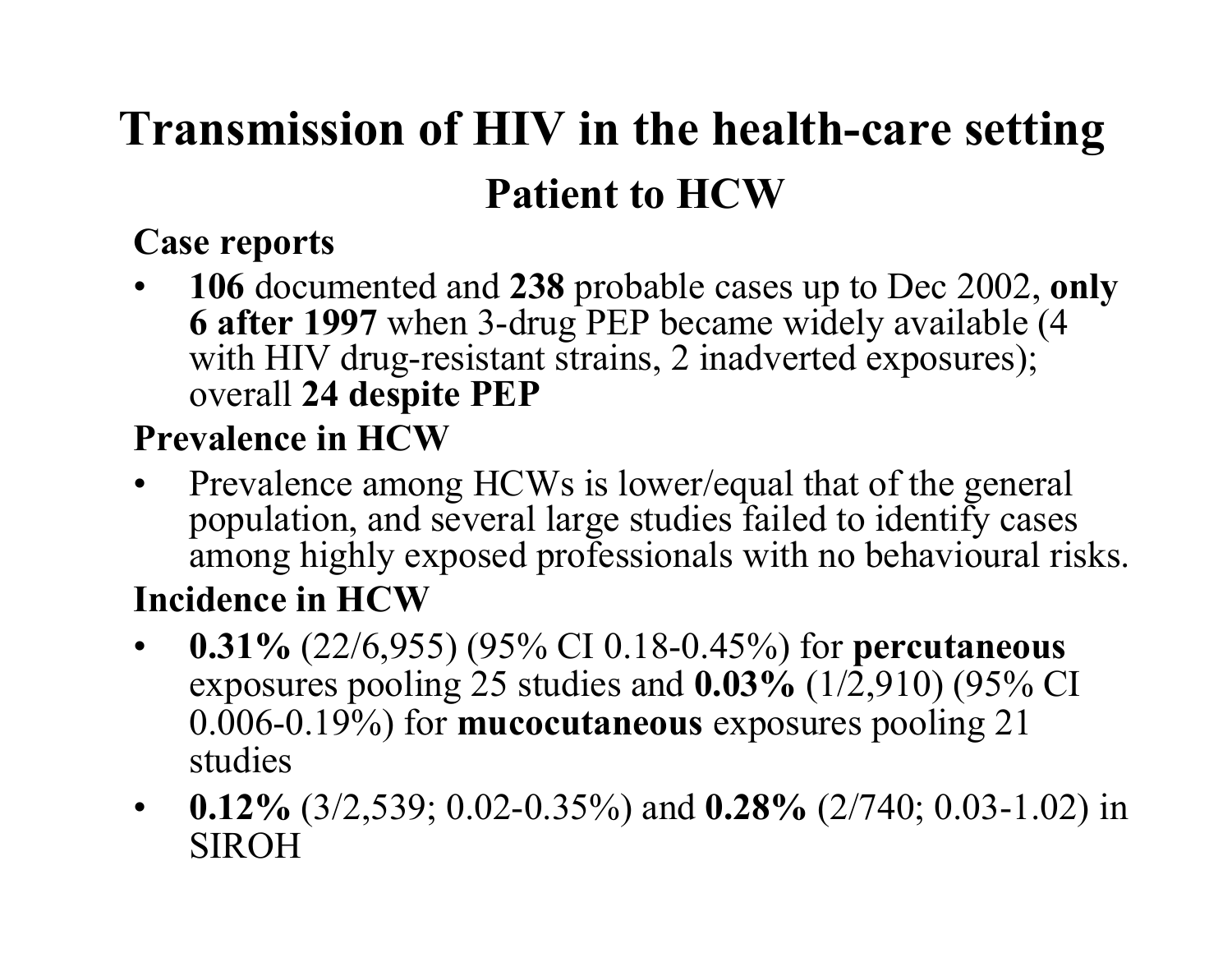#### **Percutaneous exposures to HIV 18 hospitals, 1994-2002**





**De CarliDe Carli et al., J Biol Regul et al., J Biol Regul Homeostat Agents 2001;15:2 35-7. Homeostat Agents 2001;15:235-7. Updated Updated**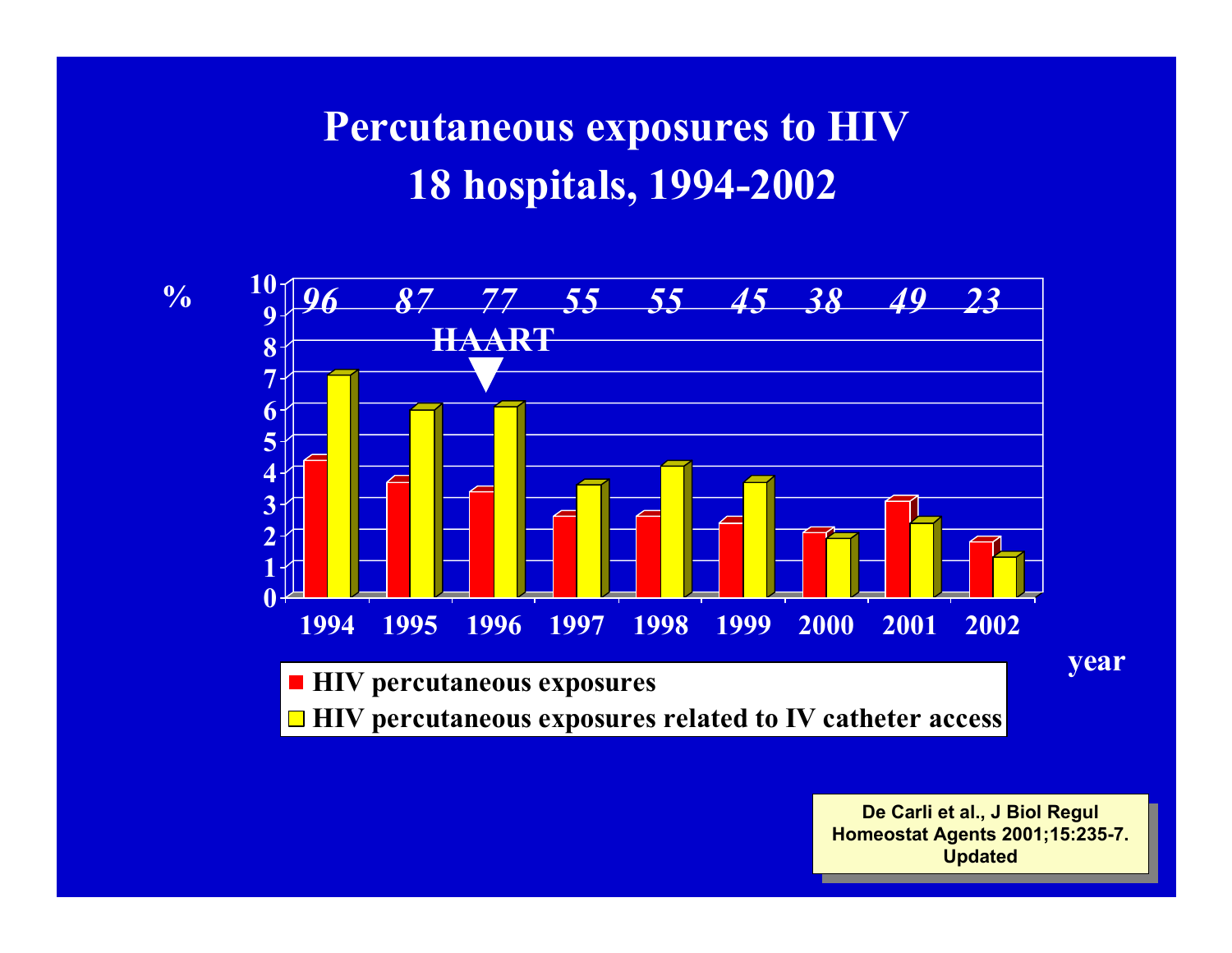#### **Percutaneous exposures to HCV 18 hospitals, 1994-2002**



**De CarliDe Carli et al., J Biol Regul et al., J Biol Regul Homeostat Agents 2001;15:2 35-7. Homeostat Agents 2001;15:2 3 5-7. Updated Updated**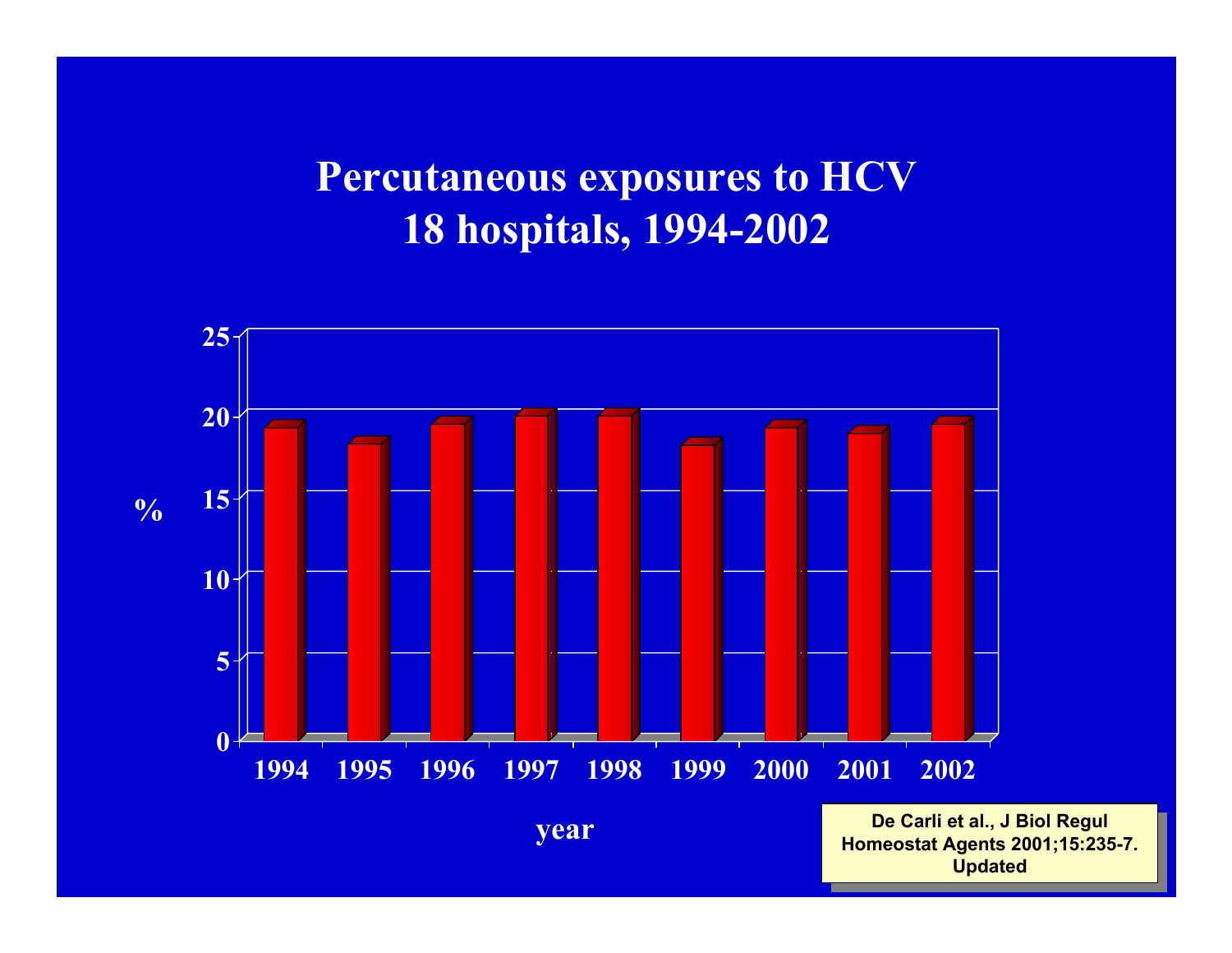#### **TABLE 2—Transmission Risk Estimates for the Mathematical Model of Blood-Borne Pathogen Transmission During Phlebotomy Needle Reuse: Palo Alto, Calif, 1999**

| Scenario a    | <b>Baseline</b><br>Prevalence | No. of<br>Reused<br><b>Needles</b> | Transmissin<br>Probability | Risk per<br>Draw    | Expected<br><b>New</b><br>Infections | Fraction of<br>Infections<br>From Reuse |
|---------------|-------------------------------|------------------------------------|----------------------------|---------------------|--------------------------------------|-----------------------------------------|
| <b>HIV</b>    |                               |                                    |                            |                     |                                      |                                         |
| $\mathbf{A}$  | 0.005                         | 7                                  | 0.0025                     | $1.4 \times 10 - 8$ | $8.7 \times 10 - 5$                  | $4.6 \times 10 - 6$                     |
| $\mathbf{B}$  | 0.005                         | 70                                 | 0.0025                     | $1.4 \times 10 - 7$ | $8.7 \times 10 - 4$                  | $4.6 \times 10 - 5$                     |
| $\mathcal{C}$ | 0.005                         | 700                                | 0.0025                     | $1.4 \times 10 - 6$ | $8.7 \times 10 - 3$                  | $4.6 \times 10 - 4$                     |
| D             | 0.012                         | $\overline{7}$                     | 0.0025                     | $3.4 \times 10 - 8$ | $2.1 \times 10 - 4$                  | $4.5 \times 10 - 6$                     |
| E             | 0.005                         | 7                                  | 0.005                      | $2.8 \times 10 - 8$ | $1.7 \times 10 - 4$                  | $9.1 \times 10 - 6$                     |
| F             | 0.012                         | 700                                | 0.005                      | $6.8 \times 10 - 6$ | 0.042                                | $9.1 \times 10 - 4$                     |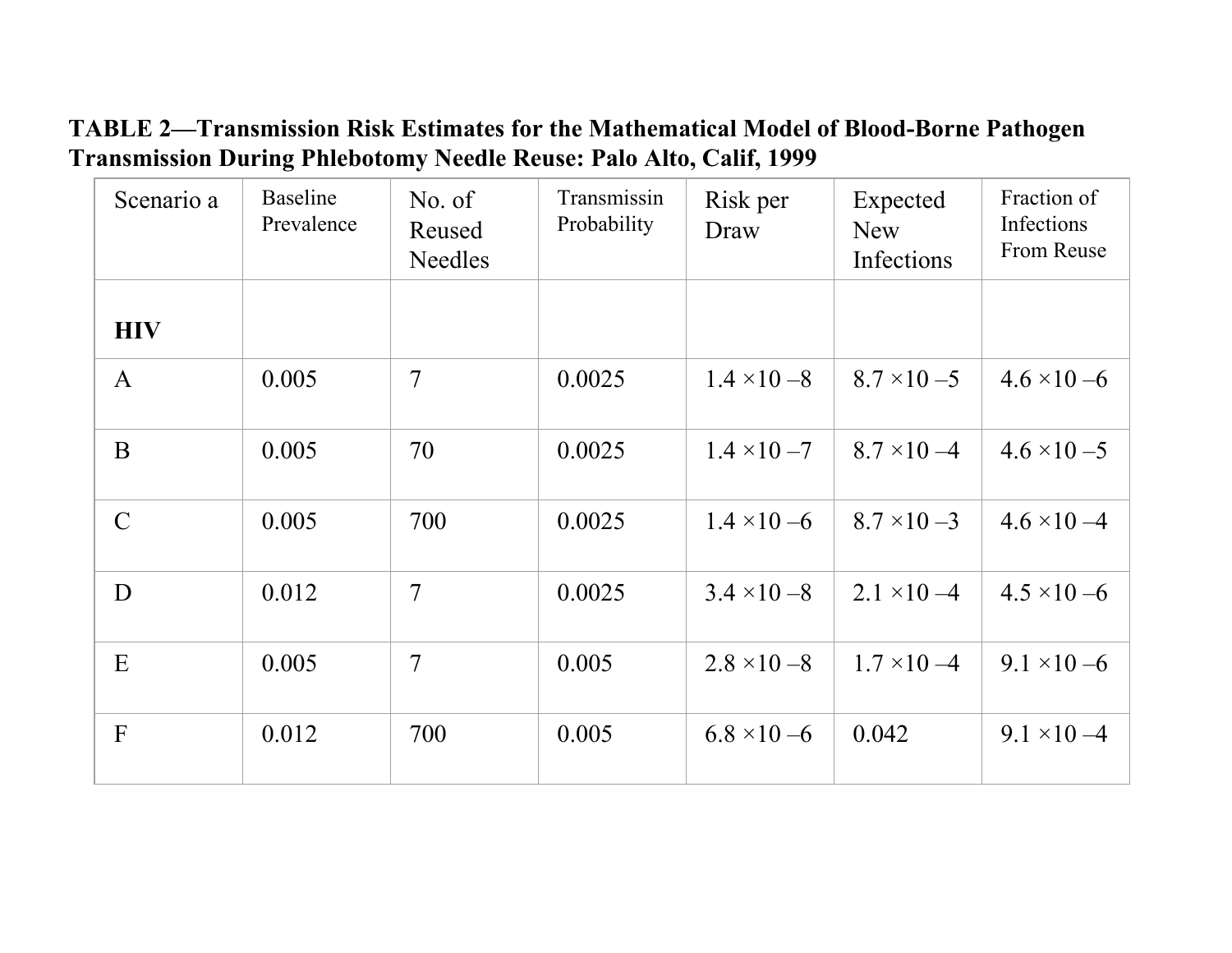#### **TABLE 2—Transmission Risk Estimates for the Mathematical Model of Blood-Borne Pathogen Transmission During Phlebotomy Needle Reuse: Palo Alto, Calif, 1999**

| Scenario a    | <b>Baseline</b><br>Prevalence | No. of<br>Reused<br><b>Needles</b> | Transmissin<br>Probability | Risk per<br>Draw    | Expected<br><b>New</b><br>Infections | Fraction of<br>Infections<br>From Reuse |
|---------------|-------------------------------|------------------------------------|----------------------------|---------------------|--------------------------------------|-----------------------------------------|
| <b>HCV</b>    |                               |                                    |                            |                     |                                      |                                         |
| $\mathbf{A}$  | 0.018                         | 7                                  | 0.018                      | $3.6 \times 10 - 7$ | $2.2 \times 10 - 3$                  | $3.2 \times 10 - 5$                     |
| $\mathbf{B}$  | 0.018                         | 70                                 | 0.018                      | $3.6 \times 10 - 6$ | 0.022                                | $3.2 \times 10 - 4$                     |
| $\mathcal{C}$ | 0.018                         | 700                                | 0.018                      | $3.6 \times 10 - 5$ | 0.22                                 | $3.2 \times 10 - 3$                     |
| D             | 0.058                         | $\overline{7}$                     | 0.018                      | $1.2 \times 10 - 6$ | $6.9 \times 10 - 3$                  | $3.1 \times 10 - 5$                     |
| E             | 0.018                         | 7                                  | 0.074                      | $1.5 \times 10 - 6$ | $9.2 \times 10 - 3$                  | $1.3 \times 10 - 4$                     |
| F             | 0.058                         | 700                                | 0.074                      | $4.8 \times 10 - 4$ | 2.8                                  | 0.013                                   |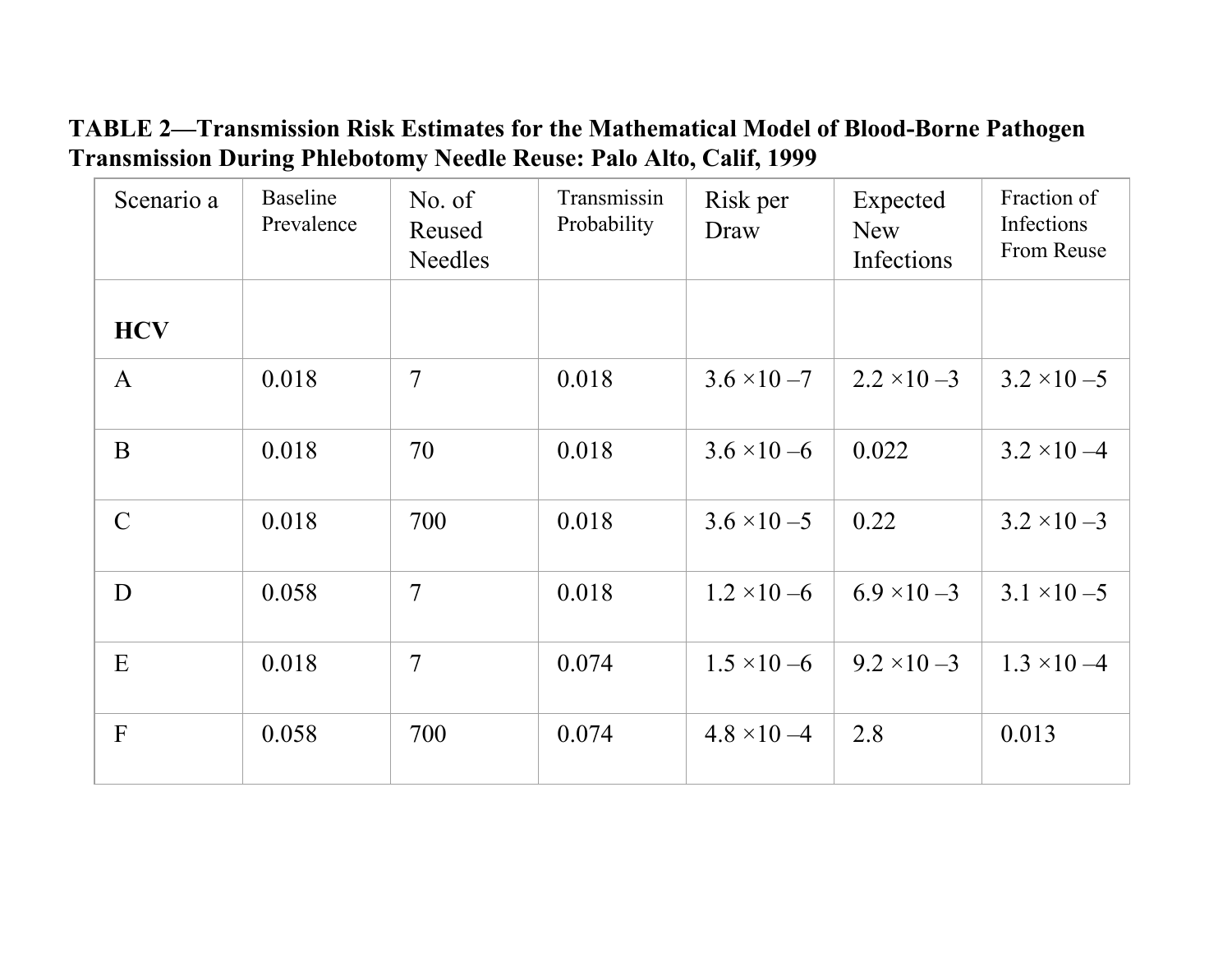#### **TABLE 2—Transmission Risk Estimates for the Mathematical Model of Blood-Borne Pathogen Transmission During Phlebotomy Needle Reuse: Palo Alto, Calif, 1999**

| Scenario a    | <b>Baseline</b><br>Prevalence | No. of<br>Reused<br><b>Needles</b> | Transmissin<br>Probability | Risk per<br>Draw    | Expected<br><b>New</b><br>Infections | Fraction of<br>Infections<br>From Reuse |
|---------------|-------------------------------|------------------------------------|----------------------------|---------------------|--------------------------------------|-----------------------------------------|
| <b>HBV</b>    |                               |                                    |                            |                     |                                      |                                         |
| $\mathbf{A}$  | 0.005                         | $\overline{7}$                     | 0.19                       | $1.1 \times 10 - 6$ | $6.6 \times 10 - 3$                  | $3.5 \times 10 - 4$                     |
| $\mathbf{B}$  | 0.005                         | 70                                 | 0.19                       | $1.1 \times 10 - 5$ | 0.066                                | $3.5 \times 10 - 3$                     |
| $\mathcal{C}$ | 0.005                         | 700                                | 0.19                       | $1.1 \times 10 - 4$ | 0.66                                 | 0.034                                   |
| D             | 0.035                         | $\overline{7}$                     | 0.19                       | $7.4 \times 10 - 6$ | 0.045                                | $3.4 \times 10 - 4$                     |
| E             | 0.005                         | 7                                  | 0.3                        | $1.7 \times 10 - 6$ | 0.01                                 | $5.5 \times 10 - 4$                     |
| F             | 0.035                         | 700                                | 0.3                        | $1.2 \times 10 - 3$ | 7.1                                  | 0.05                                    |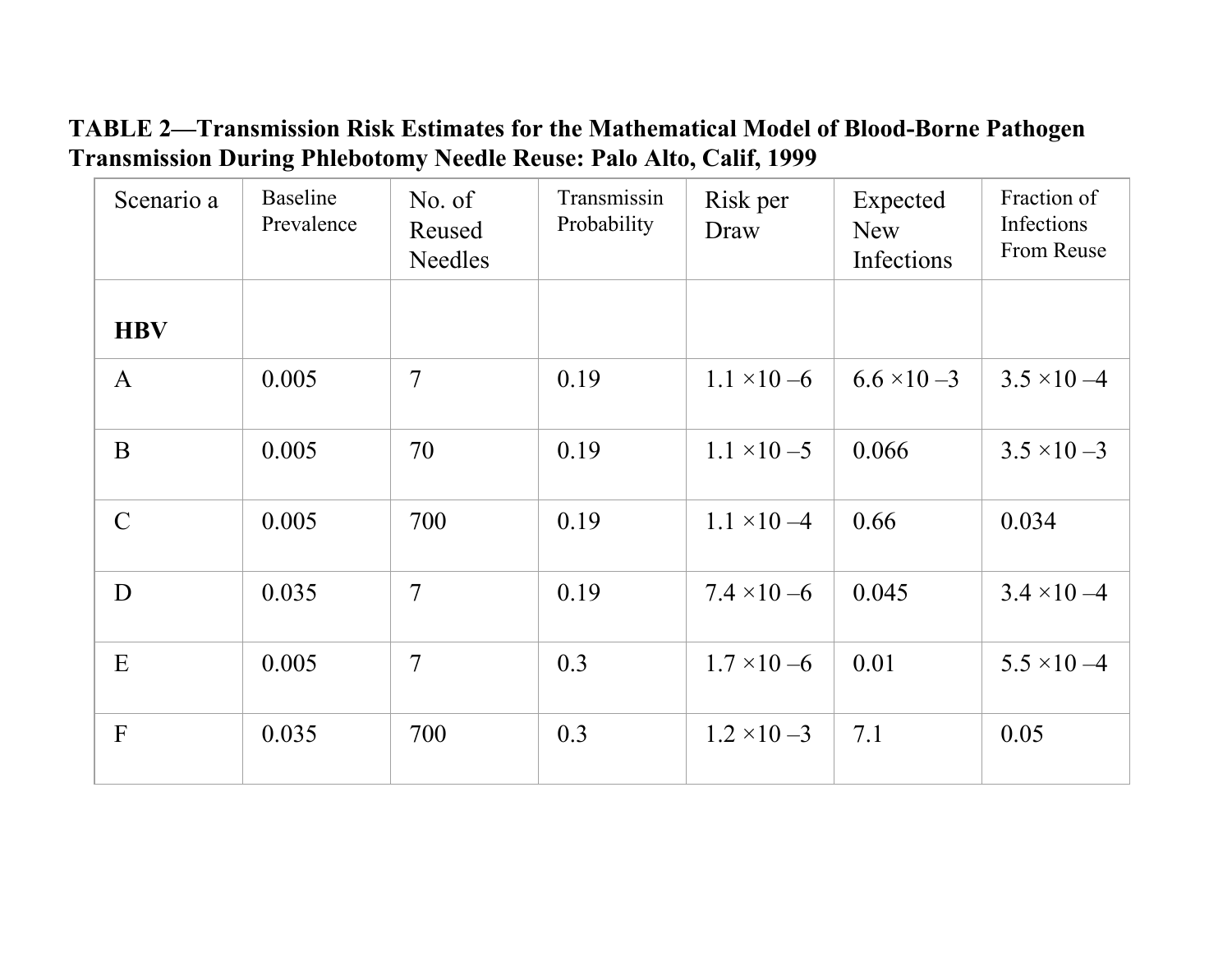#### **The role of parenteral antischistosomal therapy in the spread of hepatitis C virus in Egypt.**

**Frank C, Mohamed MK, Strickland GT, Lavanchy D, Arthur RR, Magder LS, El Khoby T, Abd el-Wahab Y, Aly Ohn ES, Anwar W, Sallam I.** Lancet 2000 Mar 11;355(9207):887-91

**A cohort-specific exposure index for Parenteral antischistosomal therapy (PAT) was calculated and compared with cohort-specific HCV seroprevalence rates in four regions of Egypt.**

•**HCV prevalence was calculated for 8499 Egyptians aged 10-50 years**

•**A significant association between seroprevalence of HCV Ab and the exposure index (p=0.007) was identified across four different regions**

•**The comparison of age-specific prevalence and exposure index has shown a strong association between the two factors beyond the increase of HCV prevalence with age in any population.**

Æ**Egypt's mass campaigns of PAT (discontinued only in the 1980s) may represent the world's largest iatrogenic transmission of blood-borne pathogens**